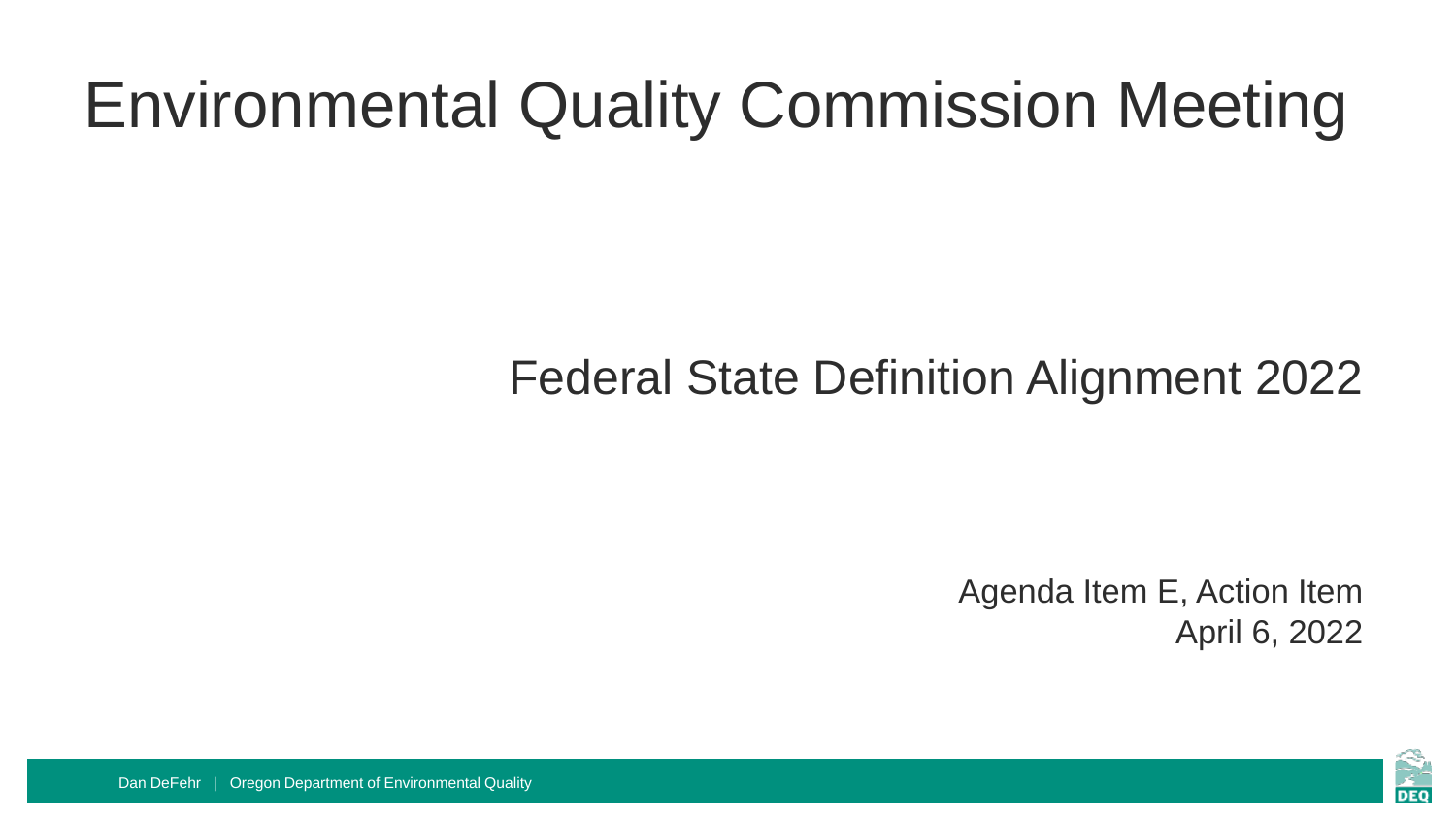## Agenda Topics

- Overview of adopted federal regulations;
- Correcting conflicting state and federal definitions;
- Public comments; and
- DEQ Recommendation on EQC action.

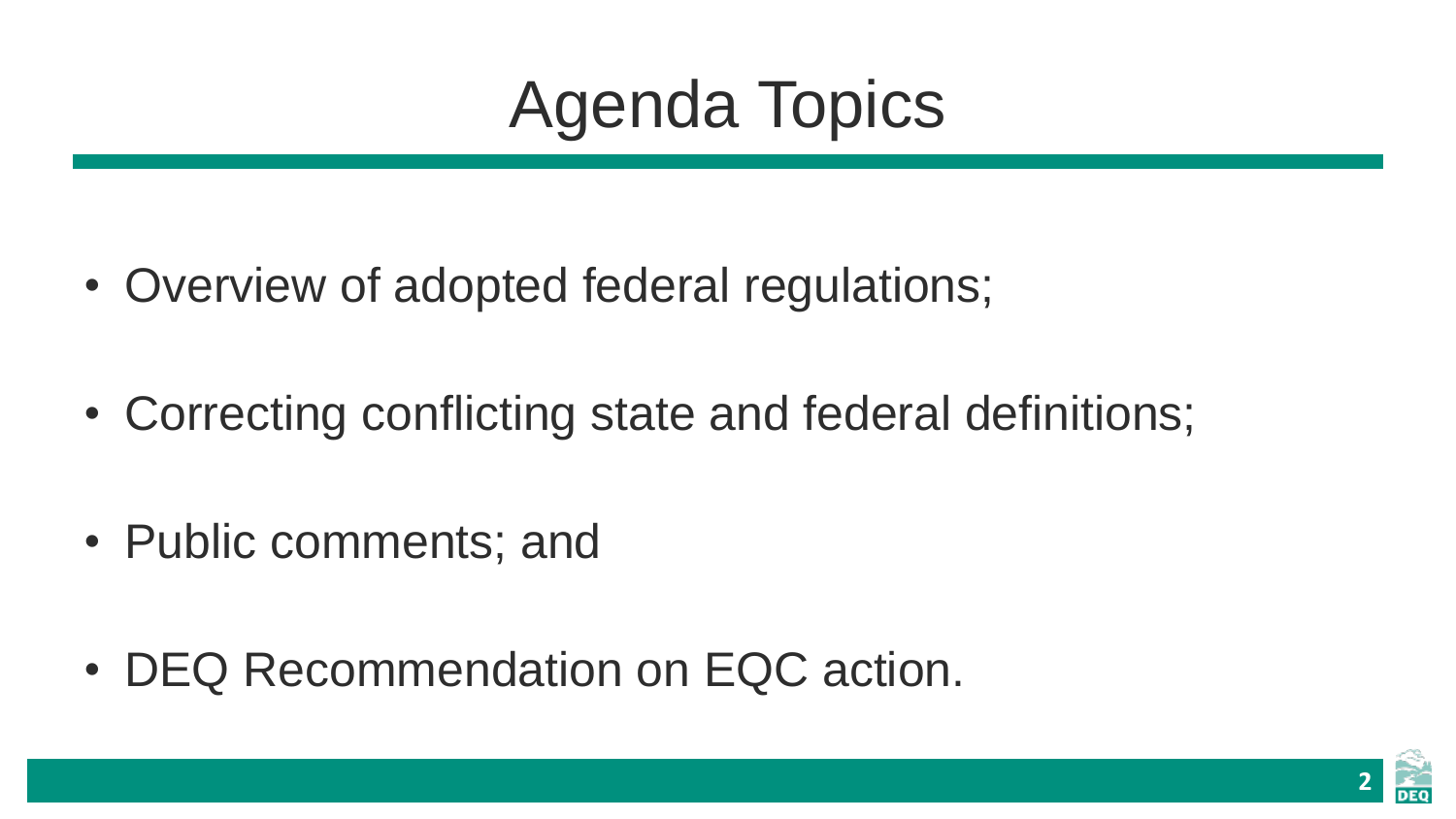#### Adopted Federal Regulations





**New Source Performance Standards (NSPS) 40 C.F.R. part 60**

**OAR chapter 340 division 238** 

**88 NSPS regulations**

**National Emission Standards for Hazardous Air Pollutants (NESHAP)**

**40 C.F.R. parts 61 and 63**

**OAR chapter 340 division 244**

**149 NESHAP regulations**

**General Definitions: OAR chapter 340 division 200**

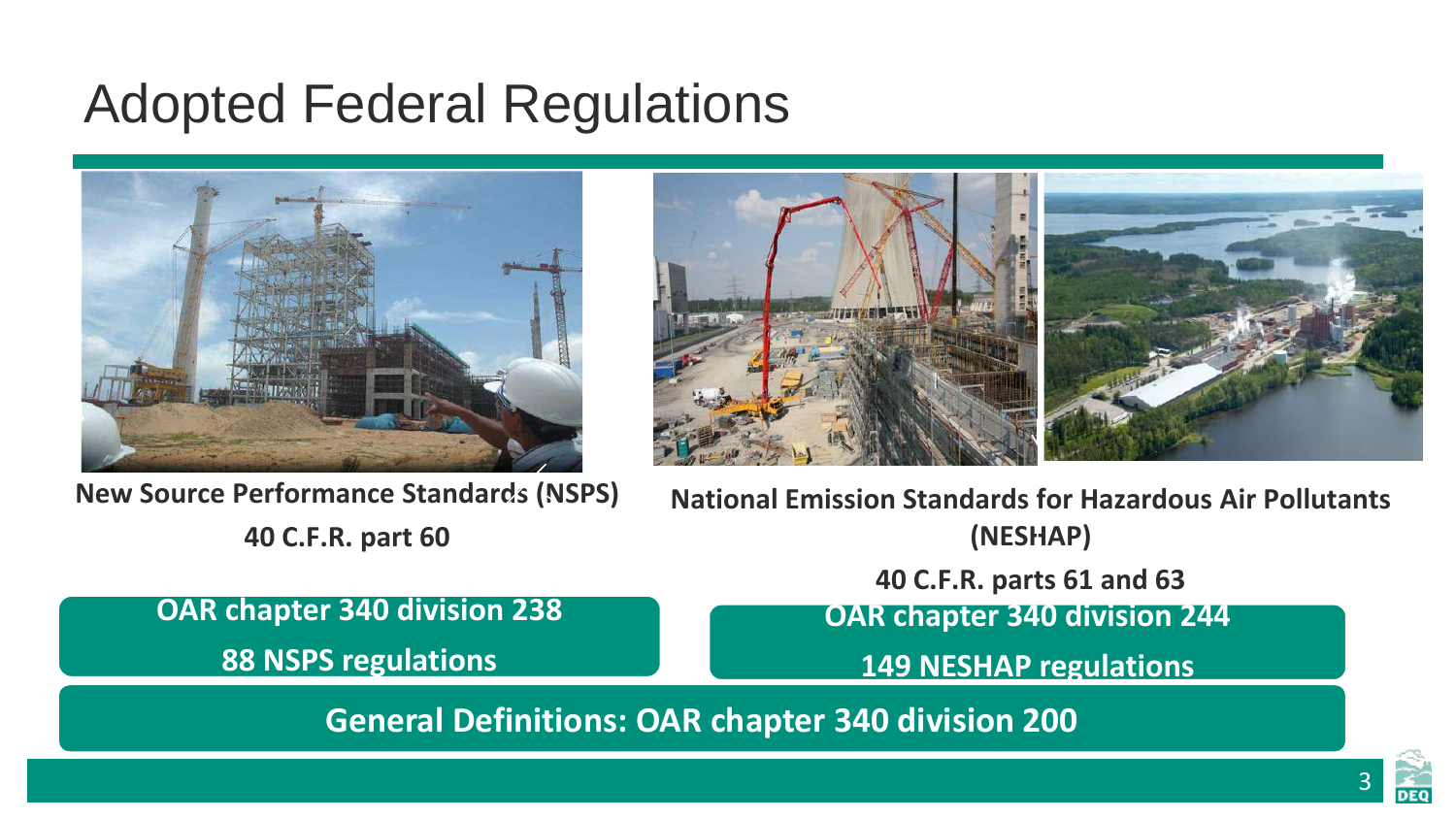### Adopted Federal Regulations



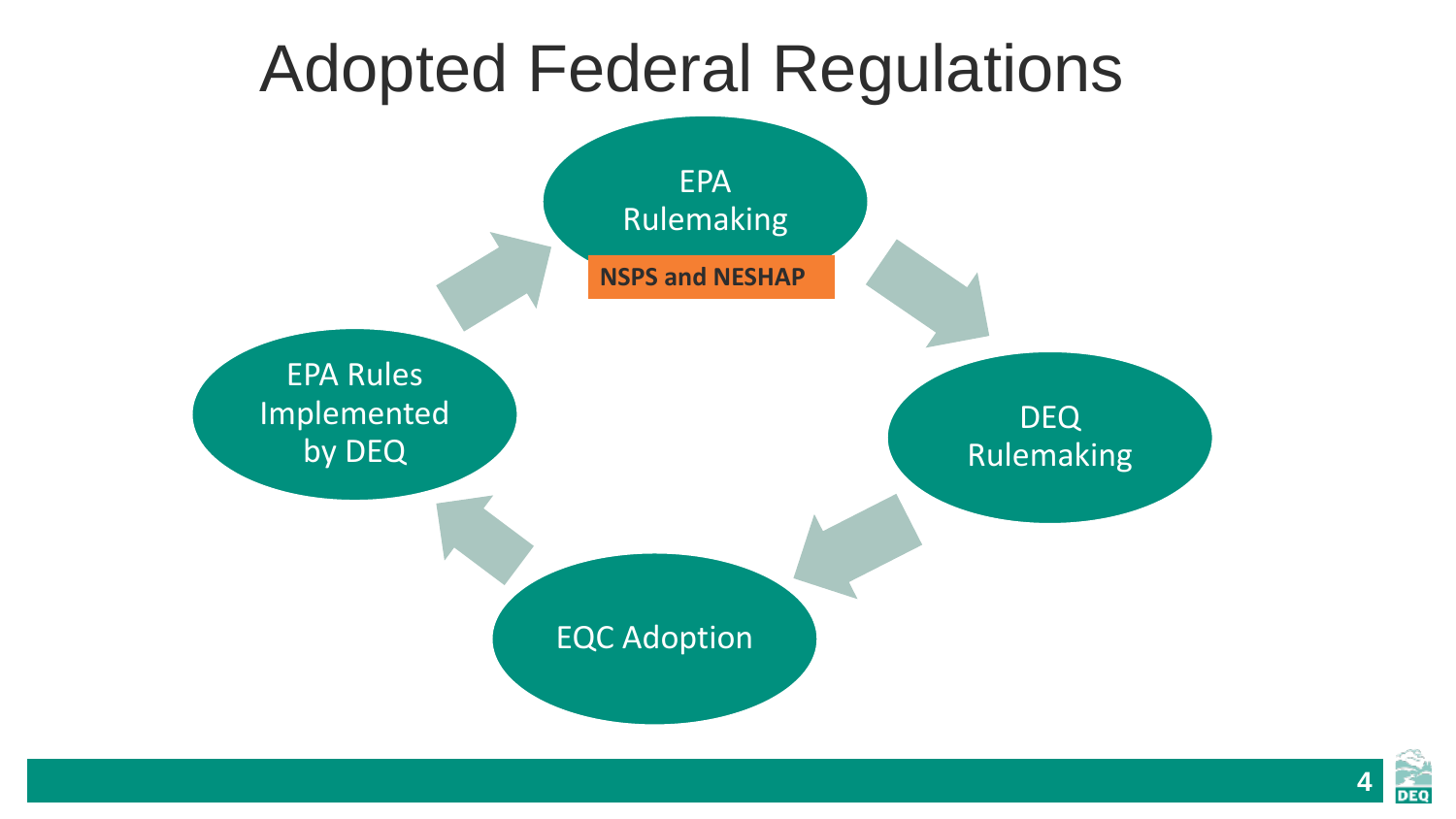# Aligning Federal Definitions and State Rules

#### Issue:

Federal Regulations each have their own definitions which conflict with definitions in Oregon Administrative Rule.

### Proposed Solution:

Clarify that applicable definitions are found within the adopted regulations rather than the definitions found separately in Oregon Administrative Rule.

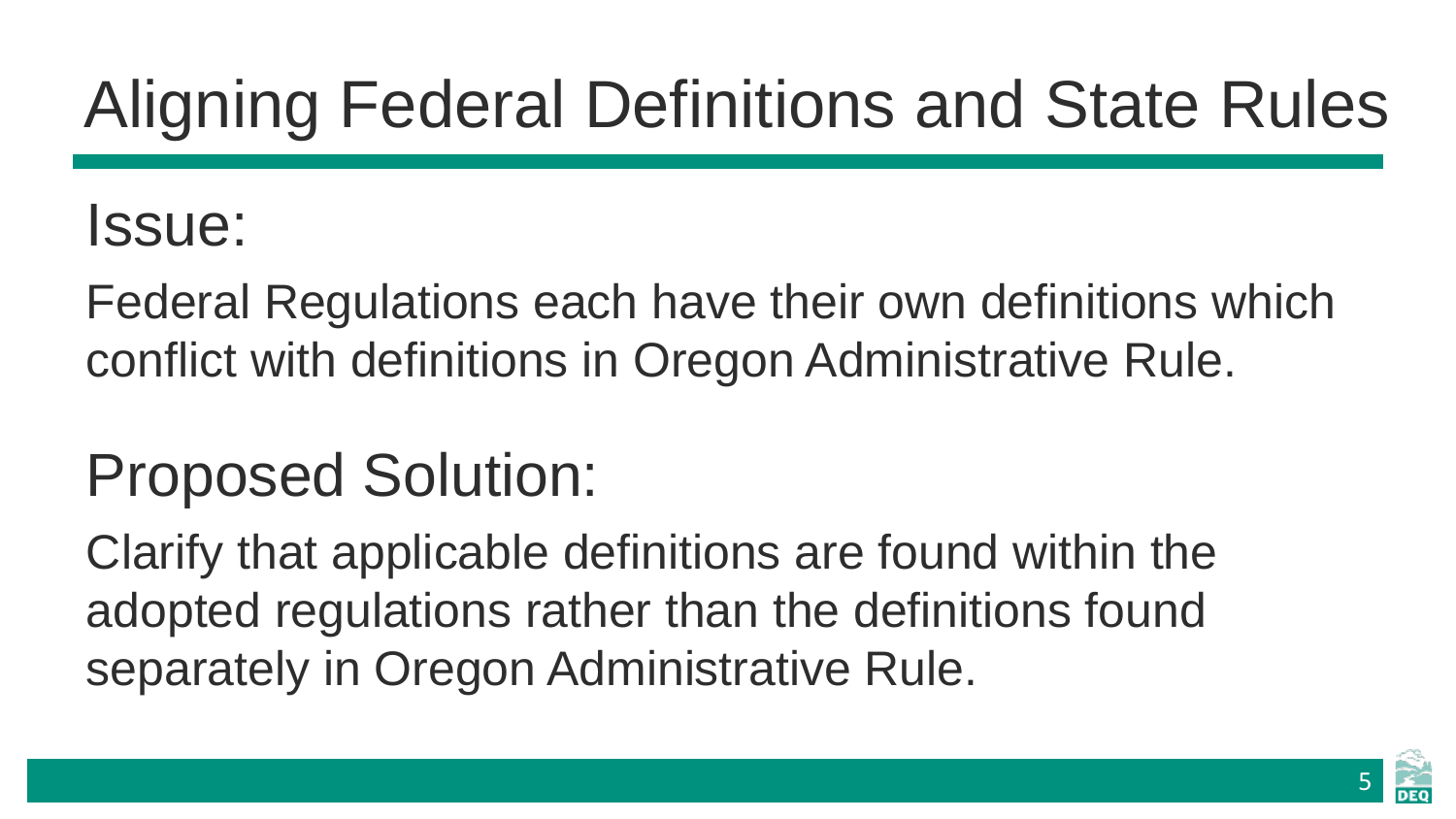## Example Definition Difference

### Federal Definition (40 C.F.R. part 60 subpart A) "**Construction**"

*…*fabrication, erection, or installation of an affected facility.

State Definition (OAR 340-200-0020) "**Construction**"

…any physical change including, but not limited to, fabrication, erection, installation, *demolition, or modification* of *a source or part of a source*…

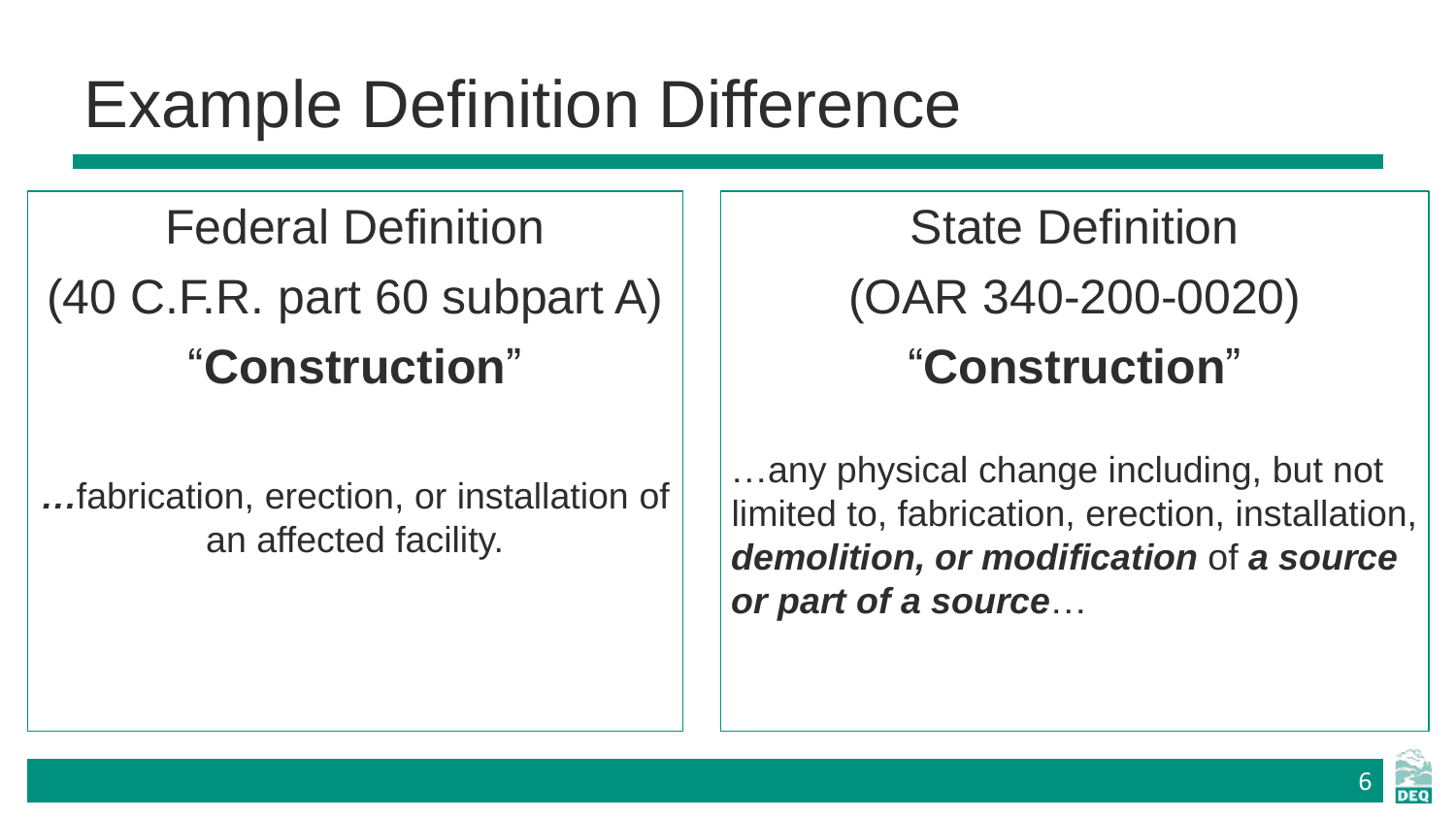## Public Comment

- DEQ had two attendees at the public hearing who did not testify
- DEQ received comments from two different commenters.
	- One comment was about regulating air emissions from motor vehicles.
	- One comment was about DEQ making too many rule changes.
- DEQ did not make changes to the draft rules based on comments received.